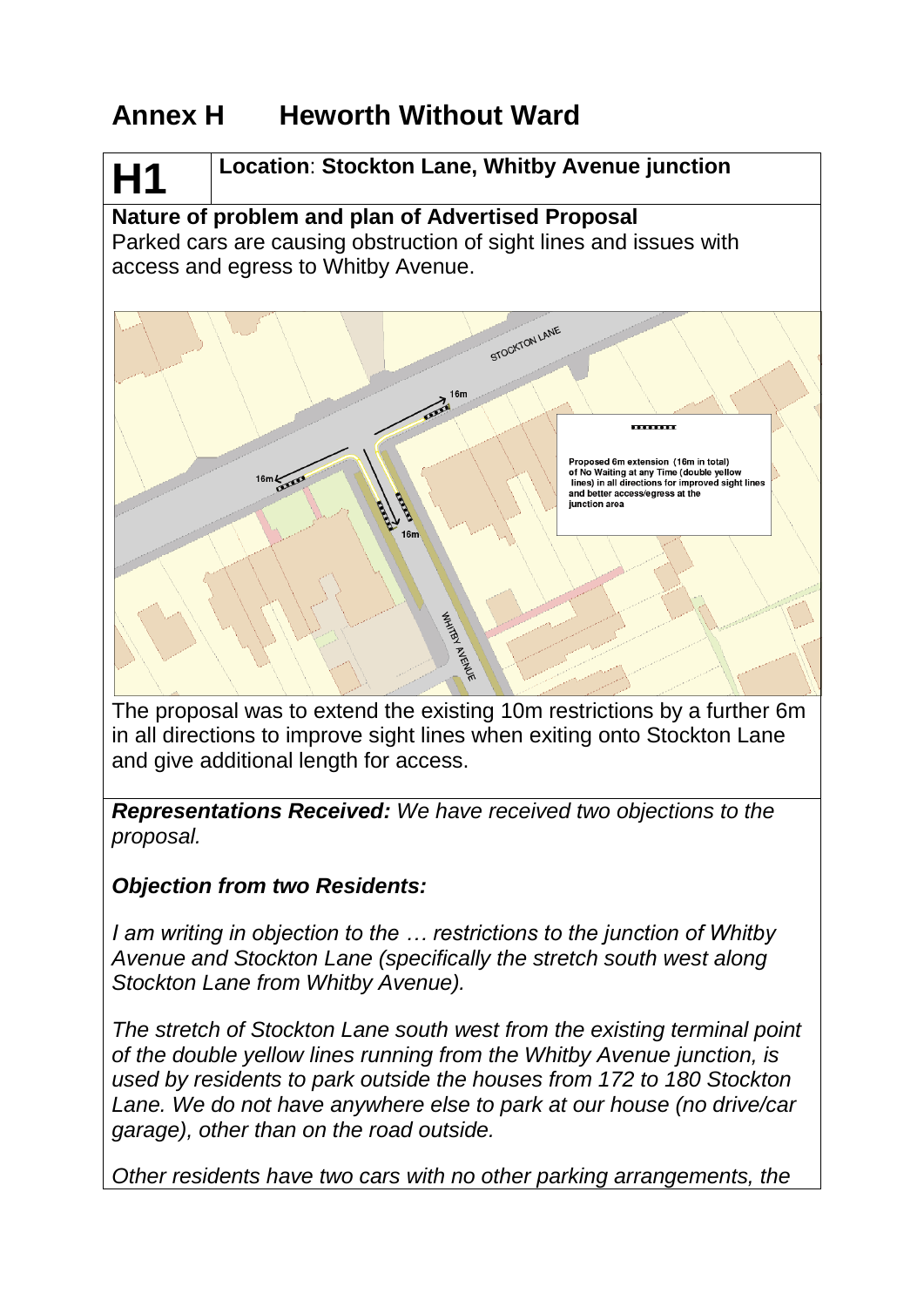*existing stretch is required to enable parking outside these houses. By extending the double yellow line restrictions, this will have the direct effect of meaning the residents would need to park on the opposite side of the road. The result of this would be that cars traveling along Stockton Lane would have to navigate past cars parked on both sides of the road, something which doesn't currently occur. As this wouldn't leave space for cars travelling in both directions to pass at the same time, as is currently the case, there would be a direct increased safety risk for cars travelling down Stockton Lane and an increased risk of collision. In addition to this, we have a toddler whom having to park across the other side of the road would mean having to cross this stretch of road on a regular basis to get to and from our house, which would mean a clear safety risk for our child. There seems to be no clear reason for this restriction, as for any cars emerging from Whitby Avenue, it is the section north east where the visibility is required as the nearest lane of traffic. Yet it will, for the reasons set out above, provide a clear safety risk to both cars and pedestrians.*

#### **Officer analysis**

This is a busy junction and route into the city. There are no casualty accident records but we do receive reports of alleged near misses and minor shunts from residents.

In 2017 we advertised a similar length of restrictions and pulled back to 10m because of objections received. We still continue to receive complaints of obstruction to vehicles and sight lines from residents and Councillors and therefore have revisited the matter with a view to extending the restrictions to that originally proposed previously.

The objections are both from residents to the south west of the junction, where there are two terraced properties with no off street parking amenity. We believe 178 Stockton Lane has a parking amenity to the rear of the property for one vehicle and after conversion from the Hotel 180a and 180b Stockton Lane both have an off street parking amenity for two vehicles. 172 Stockton Lane has a drive access which can accommodate two or more vehicles.

If implemented there will remain a parking amenity on an unrestricted stretch to the front boundary of 172-176 Stockton Lane to allow parking for 3 to 4 vehicles.

We do not accept residents will have no alternative to park opposite on